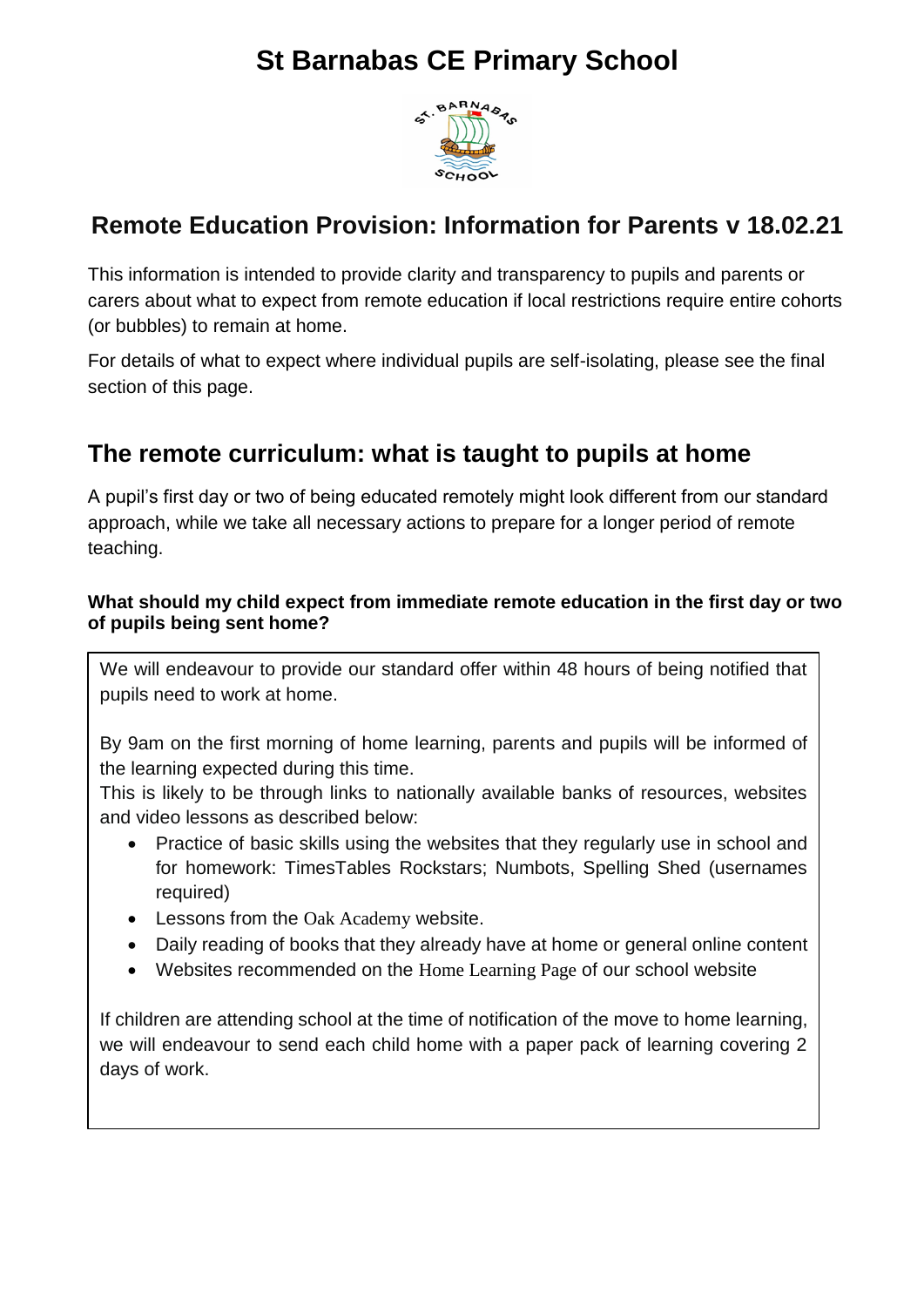**Following the first few days of remote education, will my child be taught broadly the same curriculum as they would if they were in school?**

Yes. The learning will be relevant to their age and stage.

Learning during this time however is more likely to focus on revision of content that children have been taught earlier in the year rather than on brand new content.

## **Remote teaching and study time each day**

### **How long can I expect work set by the school to take my child each day?**

We expect that remote education (including remote teaching and independent work) will take pupils broadly the following number of hours each day:

We aim that the work set should take pupils in Reception and Key Stage 1 broadly 3 hours each day and Key Stage 2 pupils 4 hours each day.

In order to help parents and pupils to organise the day, a weekly timetable will be sent out by 8:45am on a Monday setting out the lessons for the week and approximate times for each one. This will be posted on Clasdojo and added to KS2 pupils' Google Classroom.

We recognise that some pupils may complete the set work more quickly or more slowly than others. Teachers will signpost additional challenges for pupils who would like to complete more work in the time period. Additional activities can also be found on the [Remote Learning](https://stbarnabasprimary.co.uk/curriculum/learning-at-home/) page of our website.

Parents should let the class teacher know if their child cannot regularly complete all the work set in the time given. Advice and support will be given and learning adapted if necessary.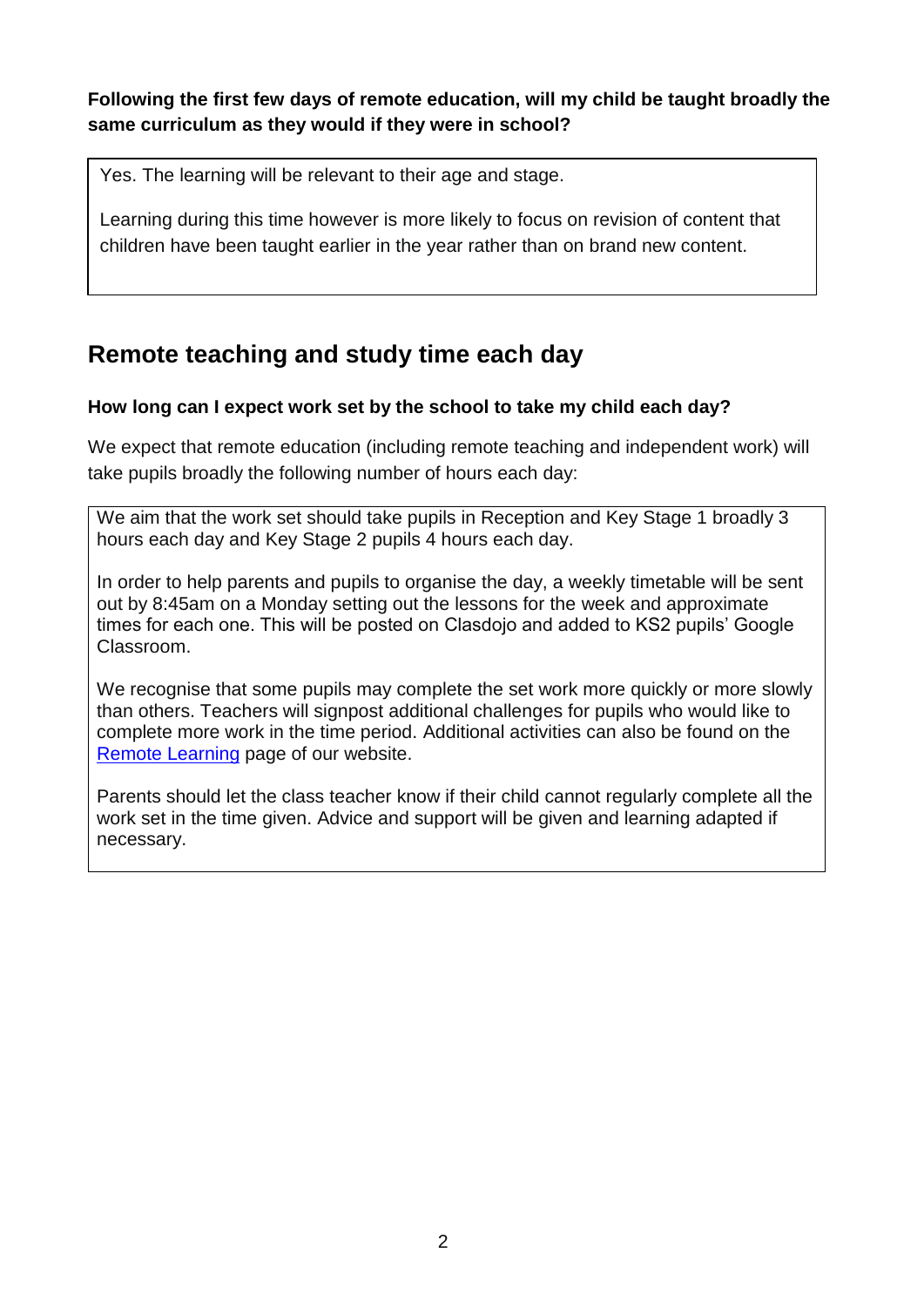### **Accessing remote education**

### **How will my child access any online remote education you are providing?**

In Reception and Year 1 the online learning will be communicated through the parents' Classdojo account. For children to access the online learning, parents will need to login to Classdojo on the device that is being used by your child. The daily overview contains links to videos, websites and sets out follow up activities that children should complete.

Pupils in Year 2 to Year 6 should access the online learning through their own Google Classroom account. The work is posted to the children as assignments with instructions for completion. Children can also message the teacher to request help.

For all pupils, the online learning requirements for the day will be posted by 8:45am on the specific platform.

The weekly timetable, posted on a Monday, will set out the expectations for remote learning for the week, as well as any live sessions that are planned.

Childen will be given their usernames and passwords for all the platforms and websites they are asked to used. Parents are asked to contact the class teacher or school office if they need a reminder of these details.

### **If my child does not have digital or online access at home, how will you support them to access remote education?**

We recognise that some pupils may not have suitable online access at home. We take the following approaches to support those pupils to access remote education:

We ask parents to let us know as soon as possible if children do not have digital or online access at home.

We will endeavour to loan pupils a suitable device (laptop or tablet) to access the online learning at home, subject to availability.

If there is a problem with connectivity at home (e.g. lack of broadband / data/ slow internet) we will endeavour to provide increased data allowance through the DfE ['Get](https://get-help-with-tech.education.gov.uk/about-increasing-mobile-data)  help with [Technology' scheme.](https://get-help-with-tech.education.gov.uk/about-increasing-mobile-data)

If the options above are not successful, we will provide paper packs of work or discuss whether your child should attend school (where appropriate).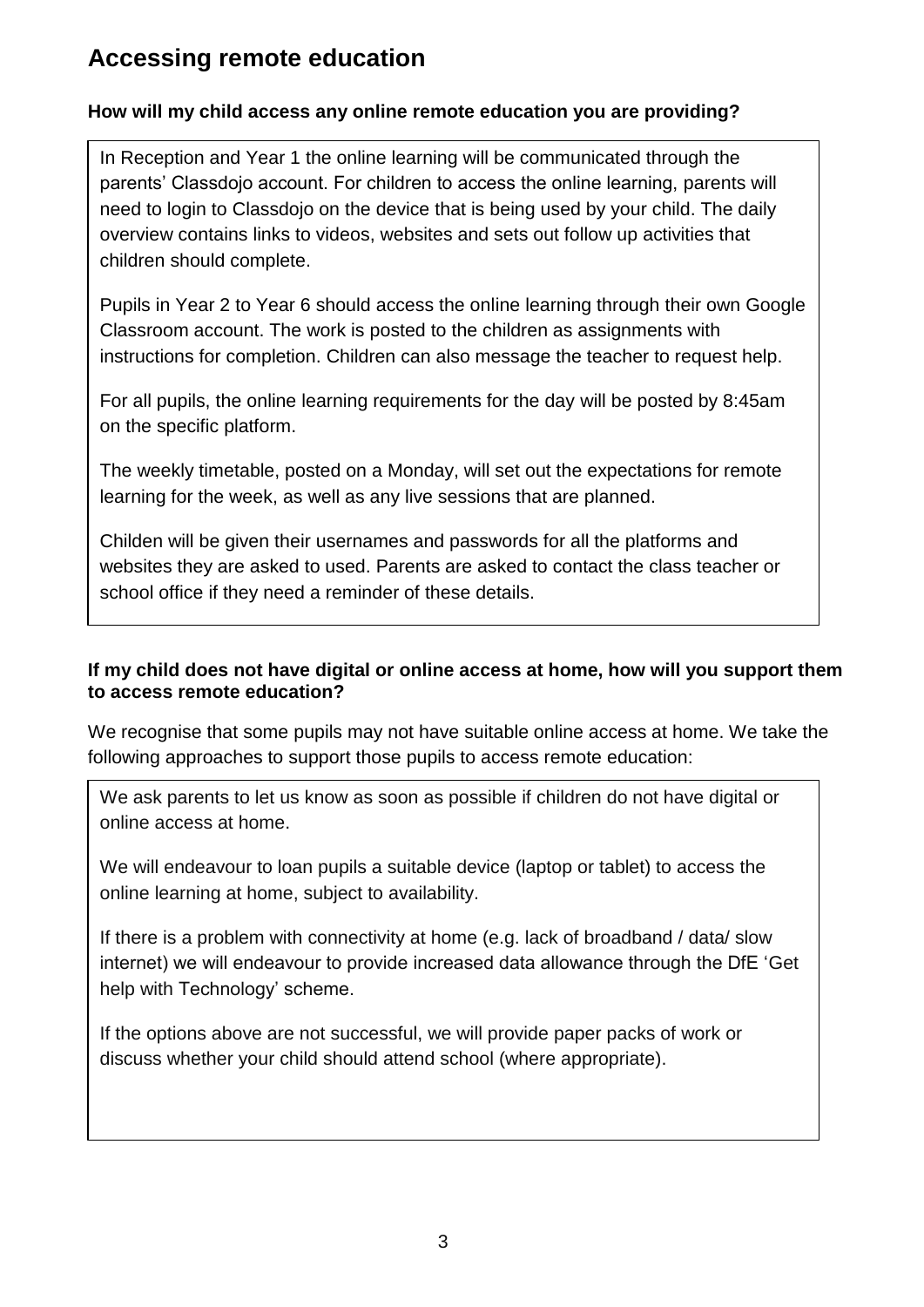### **How will my child be taught remotely?**

We use a combination of the following approaches to teach pupils remotely:

- live teaching by the class teacher
- pre-recorded teaching by the class teacher
- recorded teaching from recommended organisations (e.g. Oak National Academy , White Rose Maths)
- commercially available websites supporting the teaching of specific subjects or areas, including video clips or sequences
- printed paper packs produced by teachers where necessary (e.g. workbooks, worksheets)
- reading books or text books sent home

## **Engagement and feedback**

### **What are your expectations for my child's engagement and the support that we as parents and carers should provide at home?**

Assuming they are well enough to work, pupils are expected to:

- Complete all work set for them and submit work in the timescale requested. For most work, this will be on the day on which it has been set.
- Attend any live sessions that they are invited to
- Ask the teacher for help (through Google Classroom) if they are having difficulty with the work or have any questions about it
- Follow the rules in the protocols for live sessions.

Parents are expected to:

- Check Classdojo on a daily basis
- Be aware of the work that is being set for children on Google Classrooms
- Support children to access their learning and to send it in to the teacher. Parents are not expected to be the 'teachers'.
- In Nyong'o class: upload phots of the children's work onto Tapestry or Classdojo or let the teacher know how your child has done.
- In Attenborough (Y1): upload photos of children's practical work to Classdojo or let the teacher know how they have done.
- Give a clear message to children that they are expected to learn at home for the required time each day
- Follow the expectations in the protocols for live sessions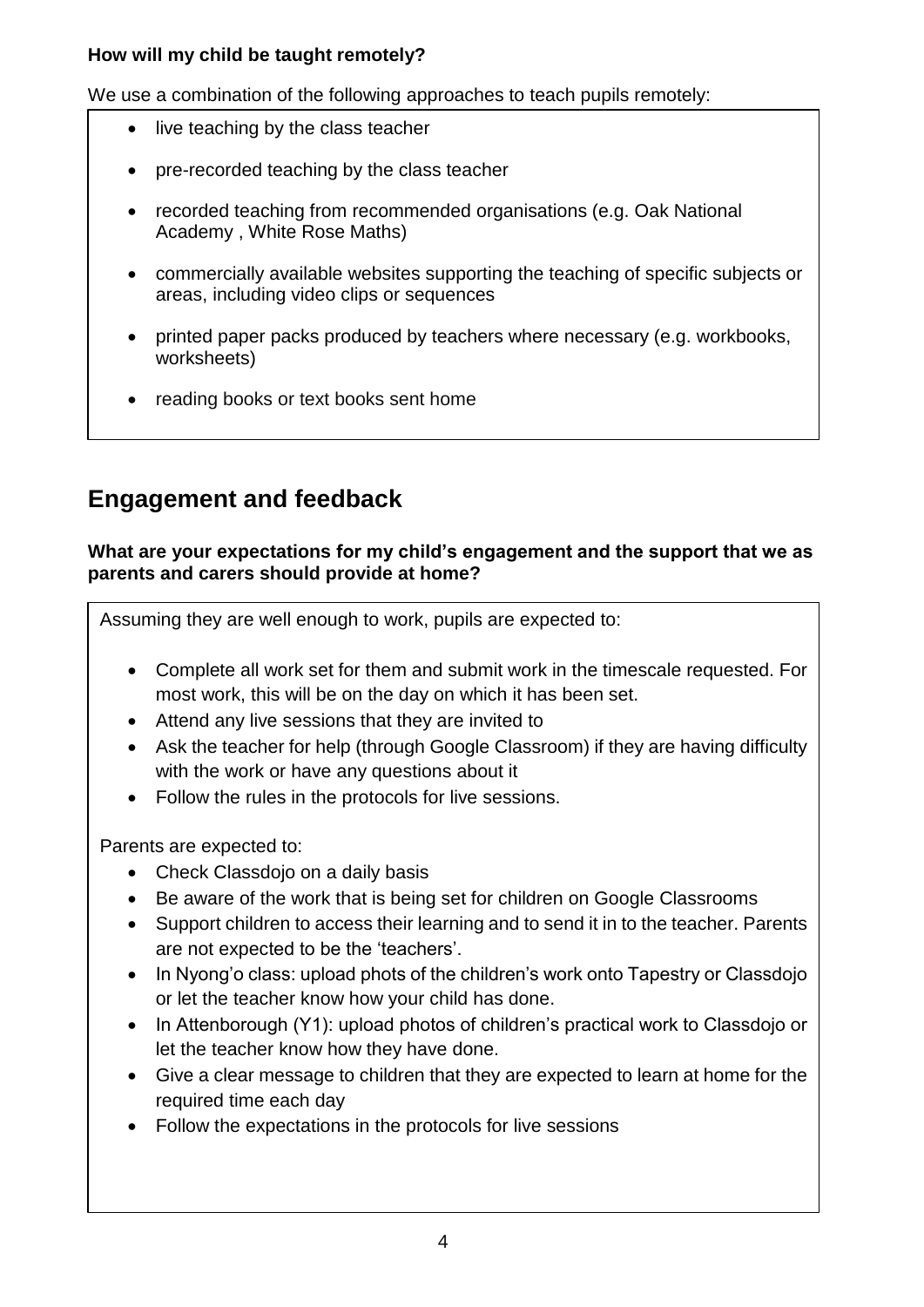- Contact the class teacher or the school office as soon as possible if pupils have any difficulties accessing or completing the work set (including if they are unwell).
- (Where appropriate) Return completed paper packs of work to school and collect a new pack each week

### **How will you check whether my child is engaging with their work and how will I be informed if there are concerns?**

### **We will try to maximise levels of pupil engagement by**:

- Setting a variety of activities and subjects
- Ensuring that some of the teaching videos each week are led by the class teacher
- Setting work at the correct level of difficultly
- Sending supportive and encouraging messages
- Holding live sessions (daily for children in Y2 to Y6 / weekly for children in EYFS/Y1) which provide social interaction and a chance to praise children for their efforts
- Choosing children each week for a special mention in the Celebration Assembly video
- Celebrating children's achievements through the weekly newsletter on Fridays
- Organising the timetable so the same subjects take place at the same time for most children e.g. Art on Friday afternoons. This means that the whole family can take part in a similar activity.

### **Checking levels of engagement and informing parents**

- Teachers will check the work that has been completed Google Classrooms and Classdojo on a daily basis.
- If paper work has been provided, teachers will check that is has been completed each week.
- Teachers will record attendance at live sessions. Where children don't attend the daily check in meeting without a valid reason being given, we will phone parents to check on children's wellbeing and ask if further support is needed.
- Teachers will let individual parents know regularly about positive levels of engagement and work from their child
- If children have not completed any of the work set on a given day and parents have not informed school of any problems, school will contact parents the next day to follow this up.
- If children have not completed most of the work set over the course of a week, the class teacher will contact parents to discuss problems or additional support that may be needed.
- If concerns remain over engagement levels, a senior leader (Miss Curry / Ms  $\mathbf{M}$  , the  $X$  -specifies  $\mathbf{H}$  is the Headteacher will contact parameter  $\mathbf{H}$  and next  $\mathbf{H}$  and next  $\mathbf{H}$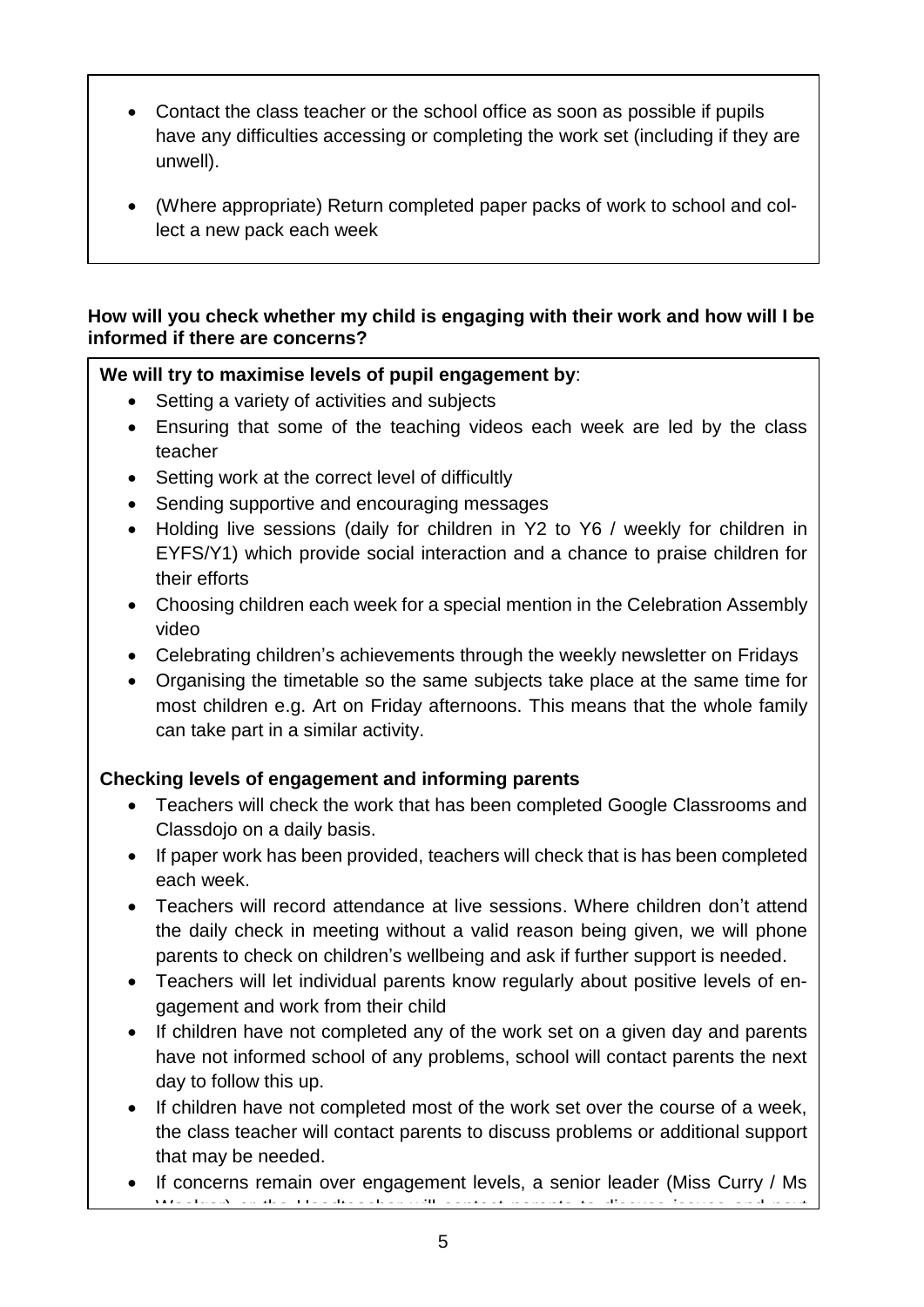#### **How will you assess my child's work and progress?**

Feedback can take many forms and may not always mean extensive written comments for individual children. For example, whole-class feedback or quizzes marked automatically via digital platforms are also valid and effective methods, amongst many others. Our approach to feeding back on pupil work is as follows:

Our approach mirrors the approach to assessment and feedback used in class.

Teachers will assess children's work through their responses to the tasks they have been set, including through quizzes, worksheets, written work, photos of practical tasks. This information is then used to plan the next steps in learning

Children will be given feedback in a range of ways:

- Self-marked work where children can quickly see their success where they have made mistakes. This includes worksheets that reveal the answer once completed and websites such as TT Rockstars. Children are expected to think about why an answer was wrong and what they need to remember for next time. (Learning from mistakes)
- Individual comments from the class teacher on a specific piece of work. Individual written feedback will be given 1-2 times per week. This will focus on what the child has done well and how they could improve. In Year 2 to Year 6 work may be returned to the child to improve and re-submit.
- General whole class feedback. The teacher will let the class know general strengths and areas to improve. This may be given through a video, live session or written comment.